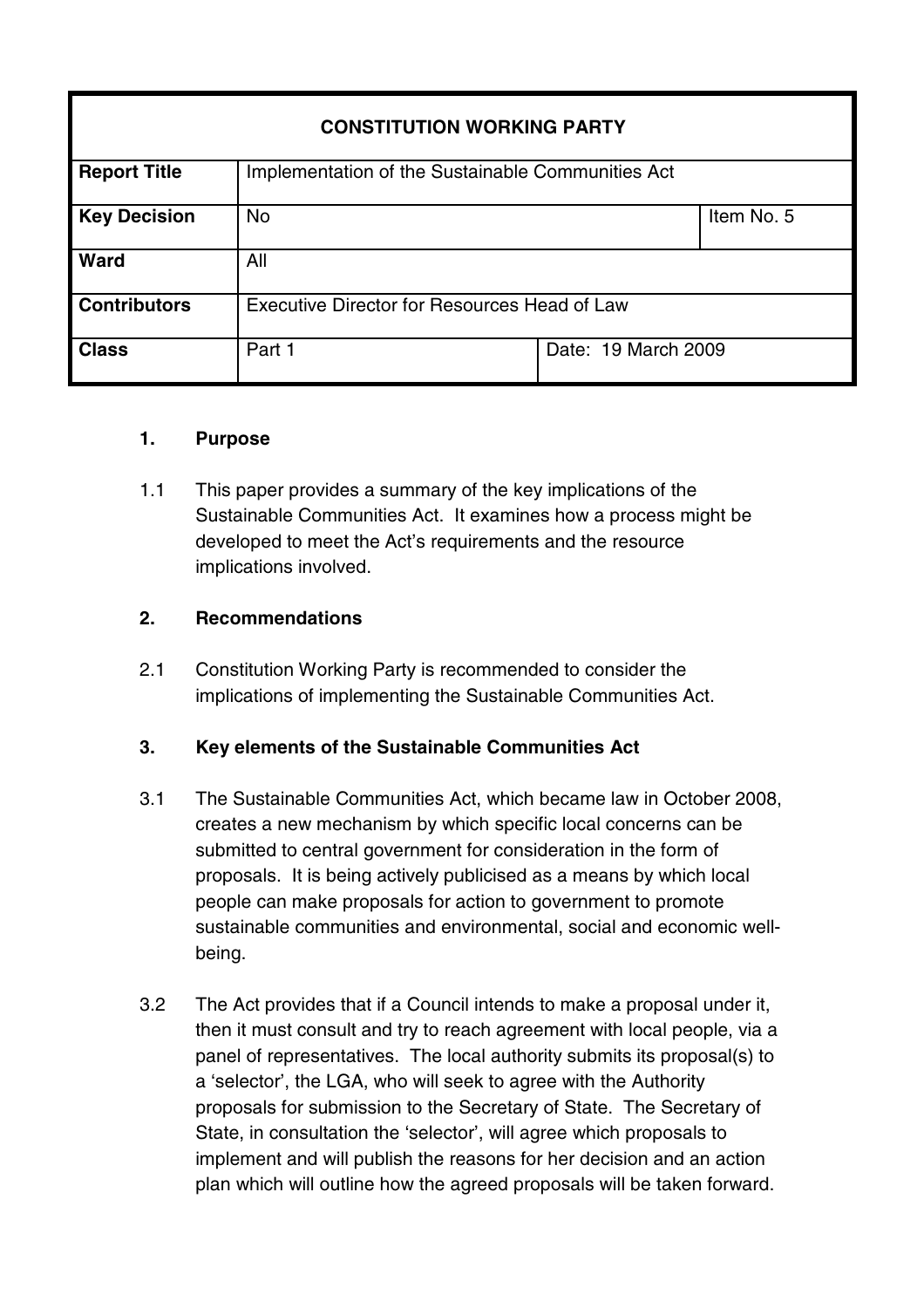- 3.3 Proposals may include a request for a transfer of functions from one person or public body to another. This may be a transfer from a national body to a local body or it could be a transfer from one local body to another. They may also request that the funding linked to any function transferred by likewise redirected.
- 3.4 In addition the Act will bring forward new 'Local Spending Reports' to provide quick and easy information about where public money is spent. This will enable local authorities, their partners and communities to take better informed decisions about the priorities they choose to pursue to promote the sustainability of their local community.

## **4. Policy context**

- 4.1 The Sustainable Communities Act is closely linked to two specific government agendas: the development of strong, cohesive and sustainable local communities and the empowerment of these communities so that they can influence and help makes changes in their local areas.
- 4.2 The Egan Review, published in April 2004, proposed a definition of a 'sustainable community' that would provide a common goal for all relevant agencies and stakeholders and highlighted the environmental, social and economic elements of sustainability. Sustainable communities are those that:

'meet the diverse needs of existing and future residents, their children and other users, contribute to a high quality of life and provide opportunity and choice. They achieve this in ways that make effective use of natural resources, enhance the environment, promote social cohesion and inclusion and strengthen economic prosperity.' 1

4.3 In July 2008 the Government published its empowerment White Paper, Communities in Control: real people, real power. This paper outlined the Government's ambition to "pass power into the hands of local communities…generate vibrant local democracy and…give real control over local decisions and services to a wider pool of active citizens" based upon a conviction that local communities are capable of taking difficult decisions and solving complex problems themselves.

<sup>1</sup> Kearns, A & Turok, I. (2004) *Sustainable Communities: Dimensions and Challenges*, ODPM working paper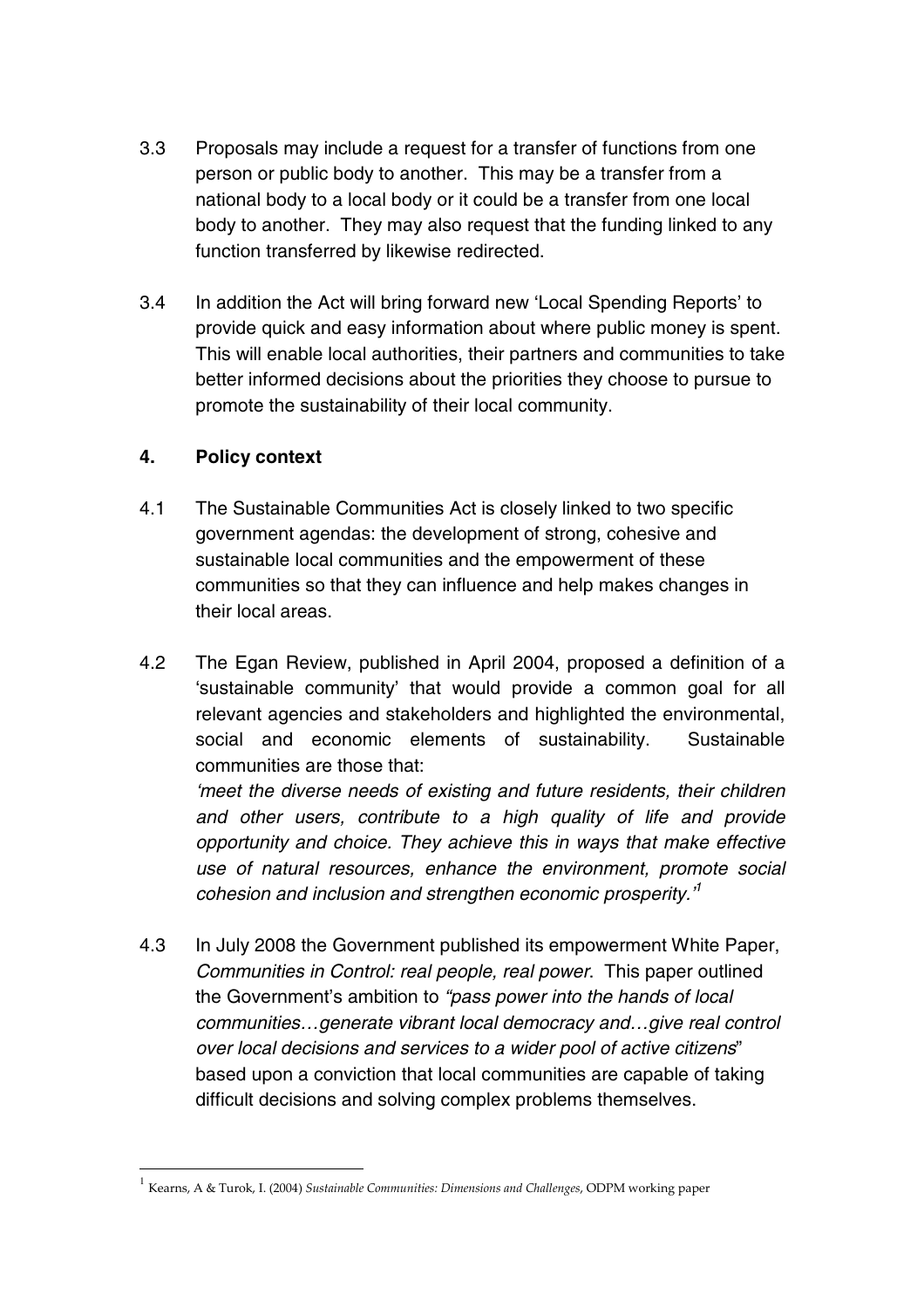4.4 The Sustainable Communities Act recognises the premise local people often know what will best promote the sustainability of their local area but that they sometimes need central government to act to enable them to do so. It also provides local authorities with an opportunity to ask central government to take action which they believe would allow them to better promote the social, environmental and economic well-being of the local area.

## **5. Implications for Lewisham**

- 5.1 **The Proposals**:- Looking at the national picture, suggested proposals seem to fall into two broad categories: those originating from local communities with action demanded on a specific local issue and; those from local authorities looking to increase their own responsibilities, often by proposing function transfer from other bodies to themselves or by gaining greater power over local spending from national and regional bodies.
- 5.2 While it can be assumed that a local authority's own proposals will be generated without much additional process, specific action may need to be taken to ensure that local communities have the opportunity to formulate and put forward their own proposals. Consideration will need to be given to the means by which the Act is publicised and proposals invited, recognising that this could have a significant affect on both the number and nature of the proposals received. It will also be necessary to consider the extent to which the local authority advises or assists groups in the submission of proposals.
- 5.3 If promoted widely there would need to be clear communication setting out which proposals fit the Act. The LGA has advised that the basic criterion is that proposals must be ones that need some form of action from central government (such as a change in legislation, a transfer of responsibilities from one public sector body to another, a new national policy or a change or strengthening of policy.)
- 5.4 In considering proposals local authorities will need to distinguish between those which could happen anyway, if a agreed at local level, and those which need central government action or intervention. The breadth of the power of well-being as devolved to local authorities by the Local Government Act (2000) means that many proposals could, in theory be taken forward at a local level without central government involvement. Consideration would need to be given as to how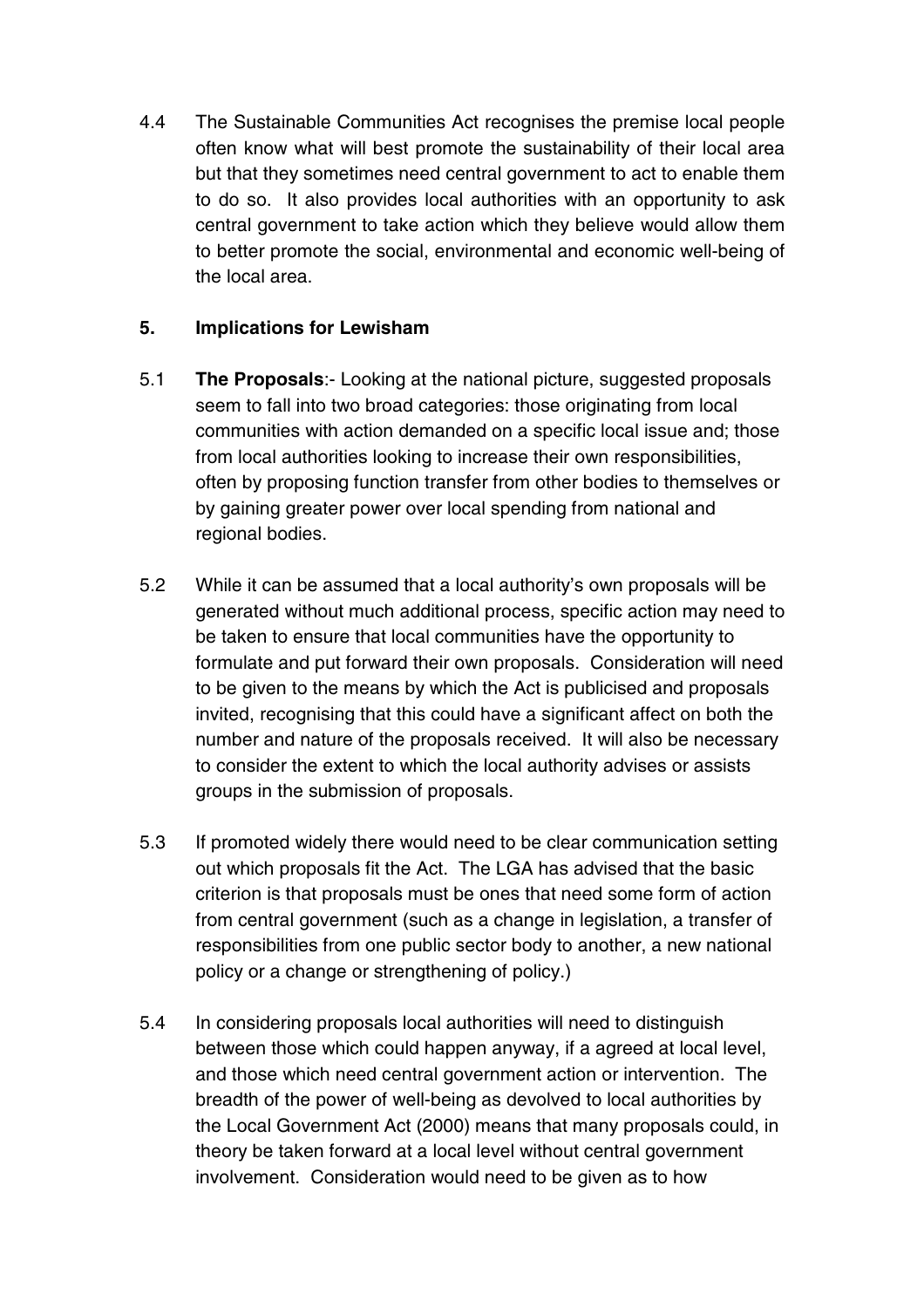proposals could be sought in a way that clearly explains the potential and the limitations of the act and manages expectations on all sides.

- 5.5 **The Panel**: The Act requires that if an Authority seeks to make a proposal it must first consult a representative panel of local people about the proposals and to try and reach agreement on the proposal. The Act does not specify any particular format or membership for the panel other than that it should include people from under-represented groups.
- 5.6 It is proposed that Lewisham convene a representative citizen panel to discuss the proposals that arise. Membership of this group could be complemented by representatives from recognised equalities advocacy groups.
- 5.7 **The Process**: The following is a suggested model as to how the process would work.
	- a) Act publicised and proposals invited. Proposals scrutinised against initial criteria. Unsuccessful proposals receive a response outlining whether or not further action will be taken.
	- b) All proposals that fit the initial criteria are considered at a Mayor and Cabinet meeting. Mayor and Cabinet will then select those proposals to go forward to the representative panel.
	- c) The representative panel considers these proposals and produces a recommendation as to which proposals should be submitted to the Local Government Association (The Selector.)
	- d) Mayor and Cabinet discusses the recommendation and submits proposals to the Selector.
	- e) A report is produced on the progress of the proposals and the action that the Council is taking in response.

## **6. Potential timetable**

Invitations for proposals publicised – April 2009

Ongoing assessment of proposals – April – June 2009

Publication of Spending reports by Central Government – April 2009

Initial short-listing by Mayor and Cabinet – June 2009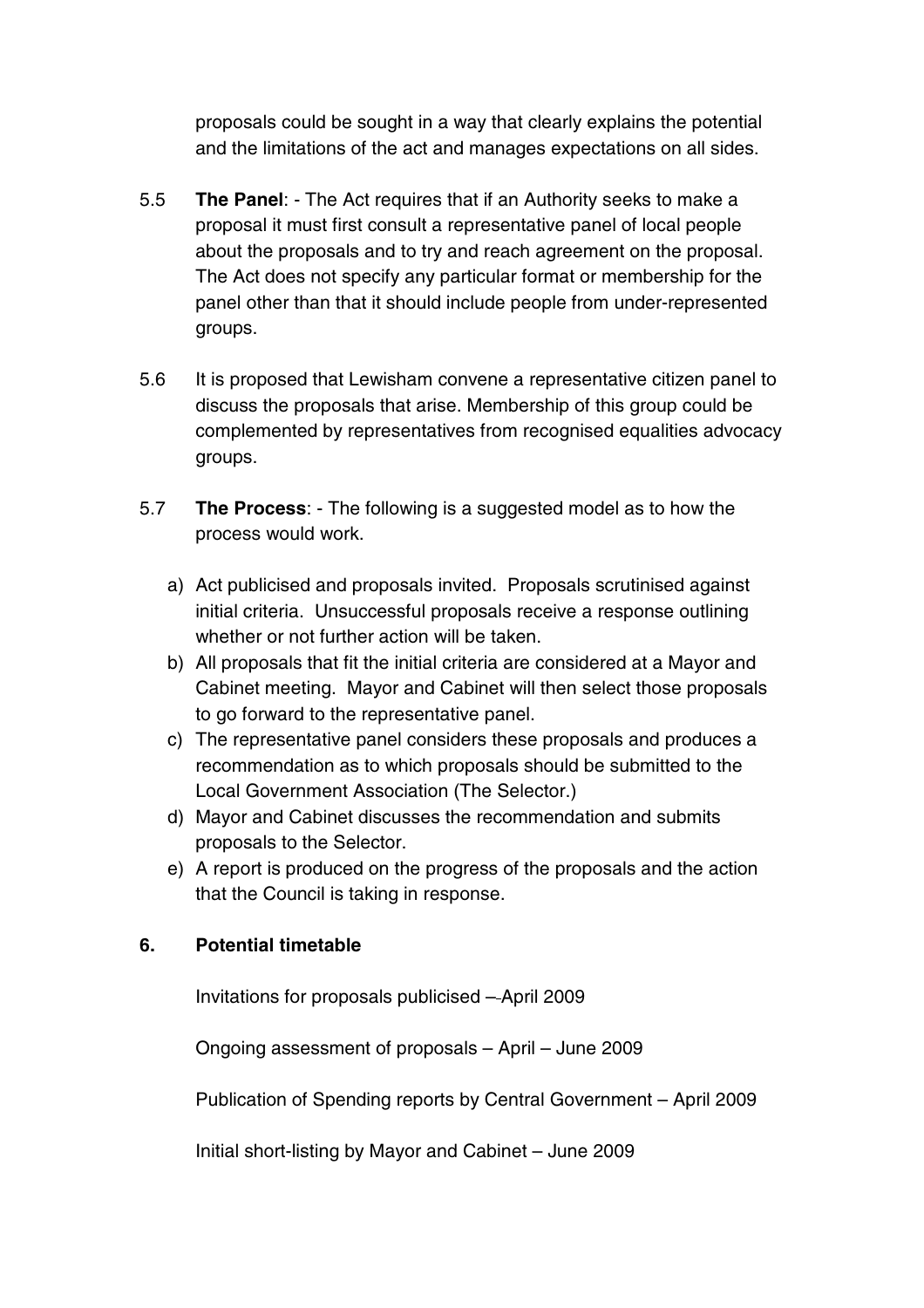Meeting of the representative panel – late June/early July 2009

Recommendations to Mayor and Cabinet – July/June2009

Proposal deadline – 31 July 2009

## **7. Legal implications**

- 7.1 Many of the legal implications are summarised in the report.
- 7.2 There is no duty to submit a proposal under the Sustainable Communities Act, but if the Council does so it must follow the prescribed process of consulting a representative panel, and submission to the LGA selector. It must also have regard to Guidance from the Secretary of State.
- 7.3 A schedule to the Act sets out matters to which the Council must have regard in submitting a proposal. These are set out at Appendix 1
- 7.4 Decisions relating to the submission of Sustainable Communities Act proposals are to be taken in accordance with the Council's executive arrangements, and will be for the Mayor unless specifically prohibited to him. There are currently no proposals for regulation on this point

## **8. Crime and disorder implications**

8.1 There are no specific crime and disorder implications in implementing the Sustainable Communities Act.

## **9. Equalities implications**

9.1 The Act clearly states that the panel developed in relation to proposals is representative of the local community. Whatever process is developed for inviting and processing proposals will need to ensure that it is transparent, open and in no way disadvantages any group or individual in the borough.

## **10. Financial implications**

10.1 A clear financial implication is the amount of officer time required to facilitate this process, manage the publication of the Act, the receipt of proposals and the evaluation of whether the proposal is something that